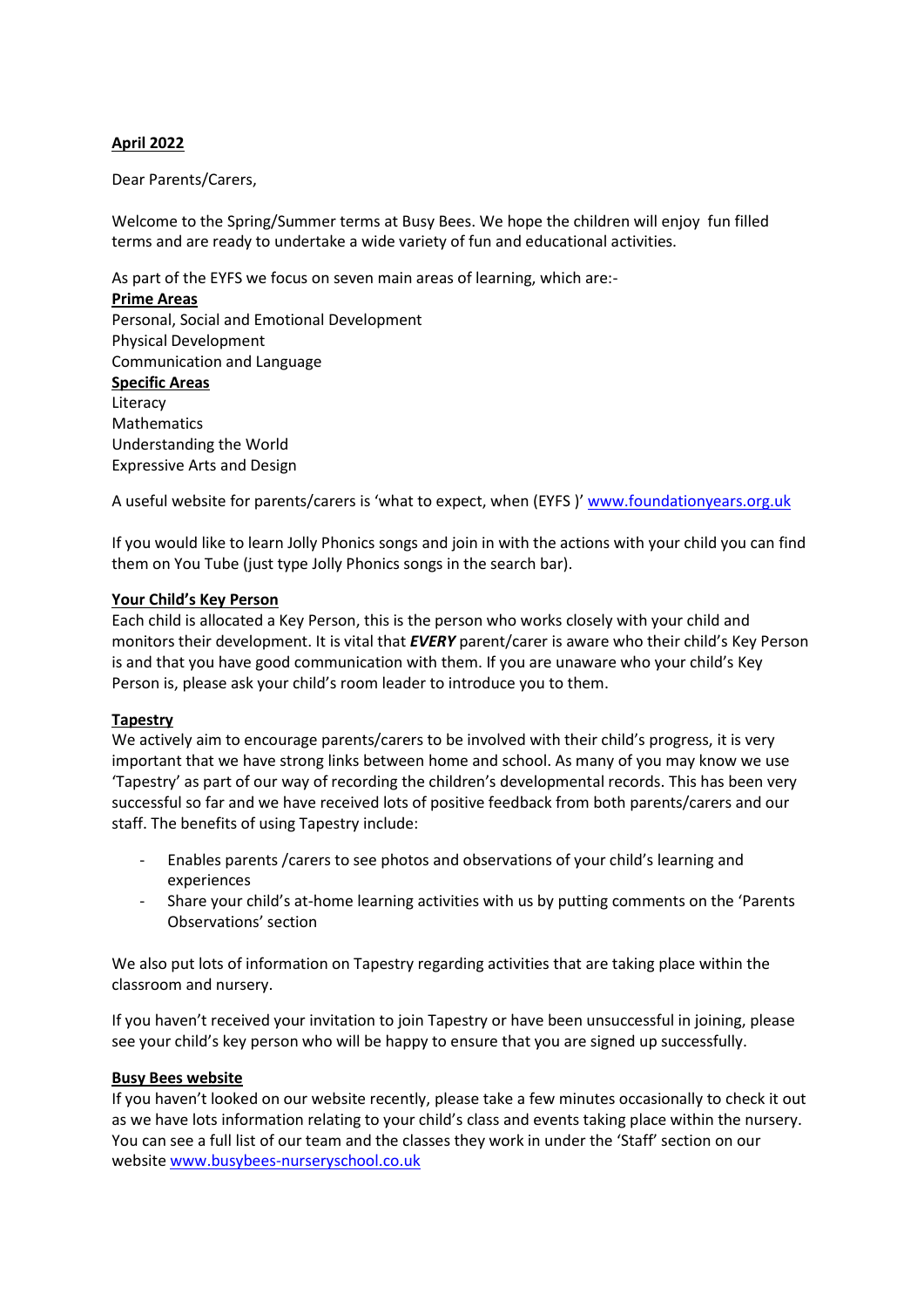We have recently updated our brochure, which has lots of useful information relating to how the nursery operates and items that your child/ren need to bring to nursery each day. A PDF version of the brochure can be found on our website.

## **Facebook**

If you have a Facebook account, it is advisable to follow us as we regularly put updates on our page relating to activities and events that are taking place within the nursery.

#### **Healthy Snacks – NO NUTS OR PRODUCTS THAT CONTAIN TRACES OF NUTS**

As you are aware, each child is required to bring in their own healthy snack each session. May we please stress the emphasis on **'HEALTHY'**

Items for a healthy snack could include:-

## **PLEASE ENSURE ALL GRAPES ARE CUT IN HALF LENGTH WAYS**

Raisins Cereal bars Yoghurts Crackers etc **Please ensure all snacks are clearly named**

## **Lunches – NO NUTS OR PRODUCTS THAT CONTAIN TRACES OF NUTS**

If your child stays over the lunchtime period, could we please ask that you also provide a healthy lunch.

## **Events taking place in the coming months**

## **Parent Consultations**

As you will be aware, we have recently held face to face parent/carer consultations. The nursery staff have said how much they enjoyed having the opportunity to speak with you face to face. If you were not able to attend a meeting, but would like to schedule an appointment, or would like to arrange a telephone call, please speak to your child's Key Person or Room Leader who will be happy to schedule a mutually convenient day/time.

# **June – Class (whole group) photographs**

Further information relating to class photographs will be given out shortly

## **Little Chicks Teddy Bears Picnic (weather permitting)Thursday 14th July - 11.00am – 12.00noon** PLEASE BRING YOUR OWN FOOD AND BLANKET

Parents/carers of children from the Little Chicks class are invited to join their child and teachers for a picnic on the Busy Bees sports field

# **July – Presentation days (weather permitting)**

PLEASE BRING YOUR OWN FOOD AND BLANKET Monday 18th July - Ladybirds- 11.00am – 12.30pm Tuesday 19<sup>th</sup> July – Robins – 11.00am – 12.30pm Wednesday  $20^{th}$  July – Bumble Bees – 11.00am – 12.30pm Thursday  $21<sup>th</sup>$  July – Butterflies – 11.00am – 12.30pm

# **Saturday 30th July – Open/ Admissions Day 10.30am – 4.00pm**

All parents/carers and visitors are welcome to come in to have a look around and meet the staff and register their child for the new term in September.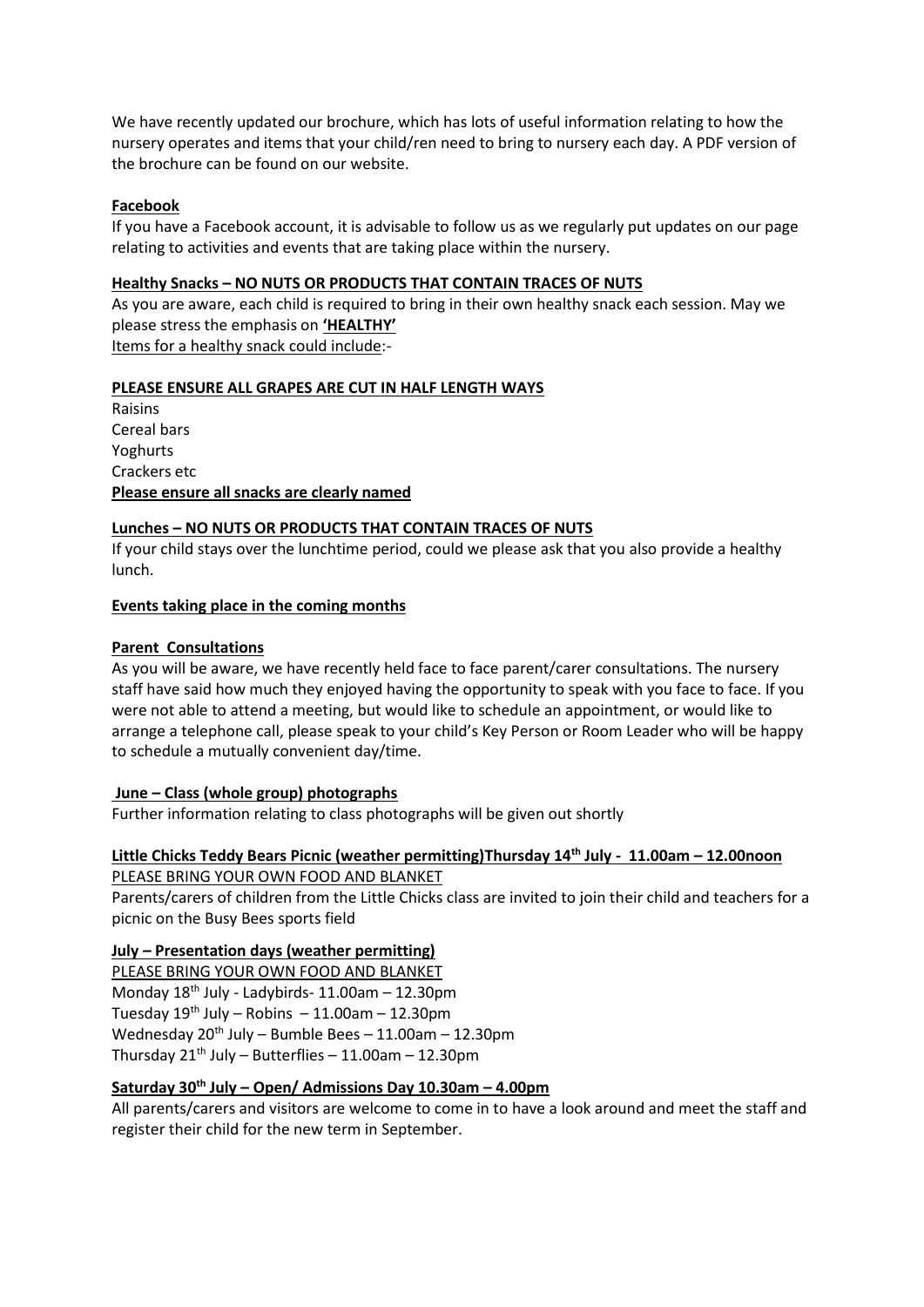## **Busy Bees items for sale**

Children's Busy Bees T- shirts - £6.00 each Children's Busy Bees sweat shirts - £8.00 each Busy Bees book bags - £4.00 each Swimming hats - £5.50 each Swimming bags - £3.00 each If you would like to purchase any of these items please see your child's room leader who will be happy to help you.

Can we please ask that **ALL** items of clothing that your child is likely to remove throughout the day are **CLEARLY** labelled with your child's name. These include items such as:

hats, gloves, scarves, coats, cardigans, sweaters, in and outdoor shoes, bags etc.

If your child takes swimming lessons during their time at Busy Bees please also ensure all items of clothing and swimwear are clearly labelled.

Unfortunately we do not have enough room to store items such as wellington boots/indoor shoes/back packs etc, could we please ask that you take your child's belongings home with you at the end of each session.

## **Sunscreen, sunhats and water bottles**

Hopefully the weather will start warming up soon!, when it does, could you please ensure that your child brings a sunhat to school each session and that you apply a factor 50, waterproof sunscreen to your child prior to them coming to school each session. If your child attends for a full day, could you please provide a bottle of sunscreen which must be kept at school. We will then reapply sunscreen prior to your child going out after lunchtime. Each parent should have signed a 'Parental Sunscreen Disclaimer' form, please ensure yours is up to date. Please also ensure that you send your child to school with a water bottle each session and that you take it home again at the end of the session/day. Please note, the children's water bottles must only contain water and **NOT** juice**. Please ensure ALL items are CLEARLY named**

# **Suitable Footwear**

Could we please ask that your child wears closed toed shoes to school, (both in and outdoors). *Sandals/ crocs/ open toed shoes are not permitted.*

Grant and non grant periods for the rest of 2022 are as follows: Non grant period from Monday 4th April - Monday 18th April The new grant summer term will begin on Tuesday 19<sup>th</sup> April – Friday 29<sup>th</sup> April We are unable to use the grant on Monday 2<sup>nd</sup> May due to it being a Bank Holiday Grant funding will restart on Tuesday  $3<sup>rd</sup>$  May – Friday  $27<sup>th</sup>$  May *Non grant period from Monday 30th May – Friday 3rd June*  Grant will re-start on Monday  $6<sup>th</sup>$  June – Friday 22<sup>nd</sup> July Grant make up day – for day missed on Monday  $18<sup>th</sup>$  April will be Monday  $1<sup>st</sup>$  August Grant make up day – for day missed on Monday  $2^{nd}$  May will be Monday  $8^{th}$  August *Non grant period from Monday 25th July – Friday 2 nd September*  Grant will re- start on Monday 5<sup>th</sup> September - Friday 21<sup>st</sup> October *Non grant period from Monday 24 th October – Friday 28 th October*  Grant will re-start on Monday  $31<sup>st</sup>$  October – Friday  $16<sup>th</sup>$  December *Non grant period from Monday 19th December – Friday 23 rd December* 

As we are unable to use grant on Bank Holiday days, we will be offering an alternative make up day for children who usually attend on Mondays where a Bank Holiday has fallen within the grant period, these days will be Monday 1<sup>st</sup> August and Monday 8<sup>th</sup> August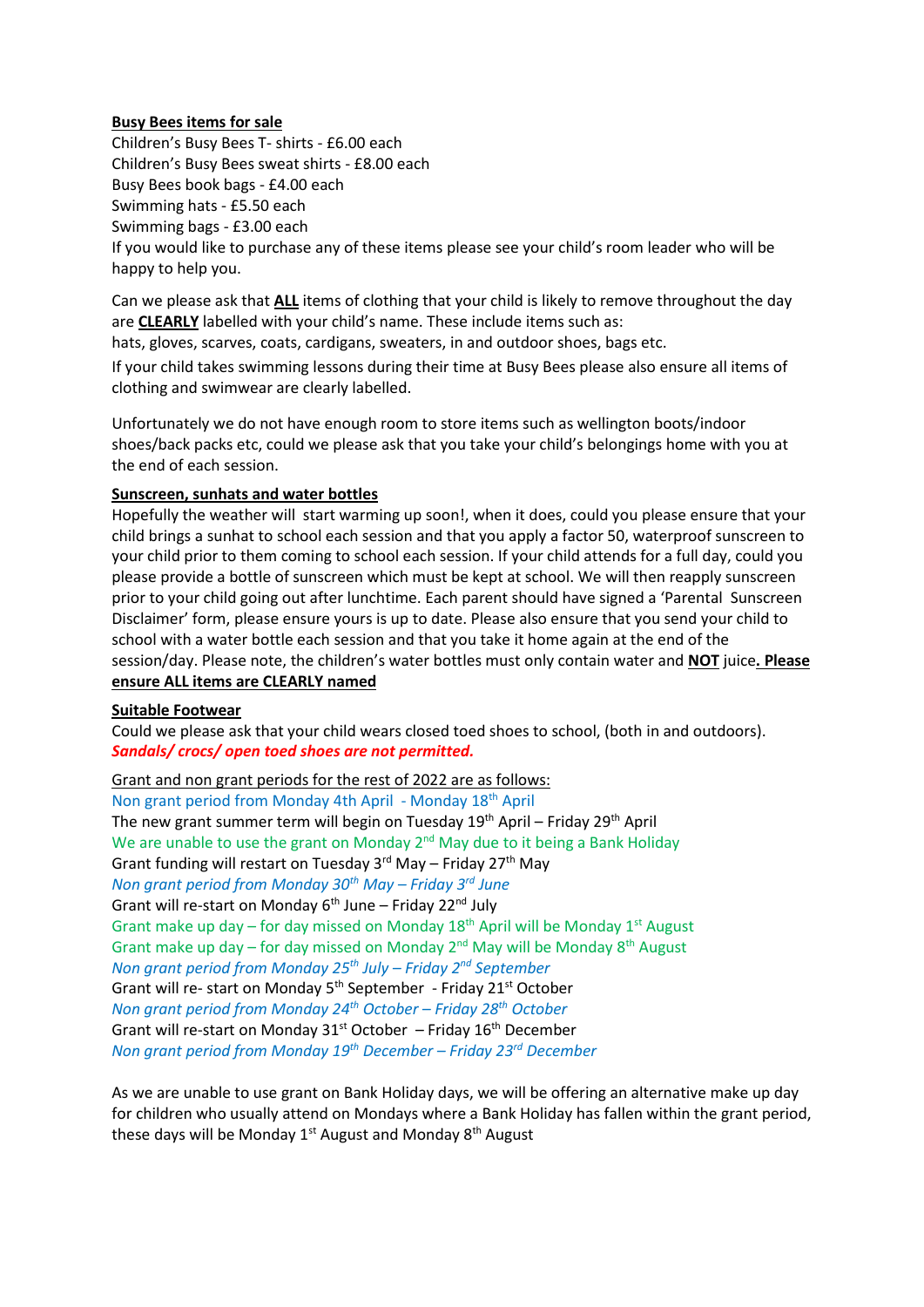#### **Fees increase**

You should have recently received an email informing you that there will be an increase in fees as of Monday  $4<sup>th</sup>$  April 2022 – if you haven't received your emailing advising you of the increase, please email [sarah.busybees@hotmail.com](mailto:sarah.busybees@hotmail.com) who will advise you of the changes. A full list of the updated Nursery and Kid's Clubs fees are available on our website.

## **Extracurricular activities**

## **Swimming Lessons**

Swimming lessons take place on Tuesdays, Wednesdays and Fridays each week – Cost - £6.00 per lesson.

Please speak to your child's Key Person or Room Leader if you would like further information relating to the classes. We will shortly be drawing up a schedule for parents/carers to be able to take it in turns throughout the term to come in and watch their child take part in their swimming lessons. Further information to follow soon!

## **Forest School**

Each class has the opportunity to spend a morning and an afternoon session throughout the week at our onsite Forest School. Our Forest School sessions are led by Miss Naomi. During the session the children will play games, are able to explore their natural environment. Naomi plans various focussed activities with specific learning outcomes. The children have snacks, they listen to stories and rhymes and become confident and familiar with the outdoor environment and the various weather conditions throughout the changing seasons. During wet/muddy days could we please ask that you provide an all in one waterproof rain suit (clearly named). As with swimming, we will also be drawing up a schedule for parents/carers to take it in turns throughout the term to come in and join in with Forest School sessions.

#### **Busy Bees car park**

During peak pick up and drop off periods- 8.50am – 9.45am. 11.15am – 1.15pm and 3.00pm – 3.50pm the Busy Bees car park is only to be used for parents who have younger siblings to bring in with them or for parents/carers whose vehicle carries a disability badge. All other parents/carers please use the large car park next to the church. If you do use the Busy Bees car park please do not park there for long periods of time.

Could we please ask that you do not park on the pavements outside the nursery as it makes it very difficult for people to get past with pushchairs and obstructs the view of people coming out of the driveway. It is also against the law to park on pavements!!!

## *CAN WE PLEASE REMIND YOU NOT TO LEAVE VALUABLES UNACCOMPANIED IN YOUR CAR AT ANYTIME*

#### **We would like to mention a few safety points relating to the well-being of your children**

1 – If you wish for your child to go home with anyone else, please fill in a 'parental permission form' which can be obtained from either your child's classroom or Sharon in the office. The nominated person must have a valid I.D

2 – Please ensure that gates are closed securely behind you at ALL times when entering and leaving the premises.

3 – Please do not allow your child to run ahead of you whilst leaving the premises **(especially in the car park).**